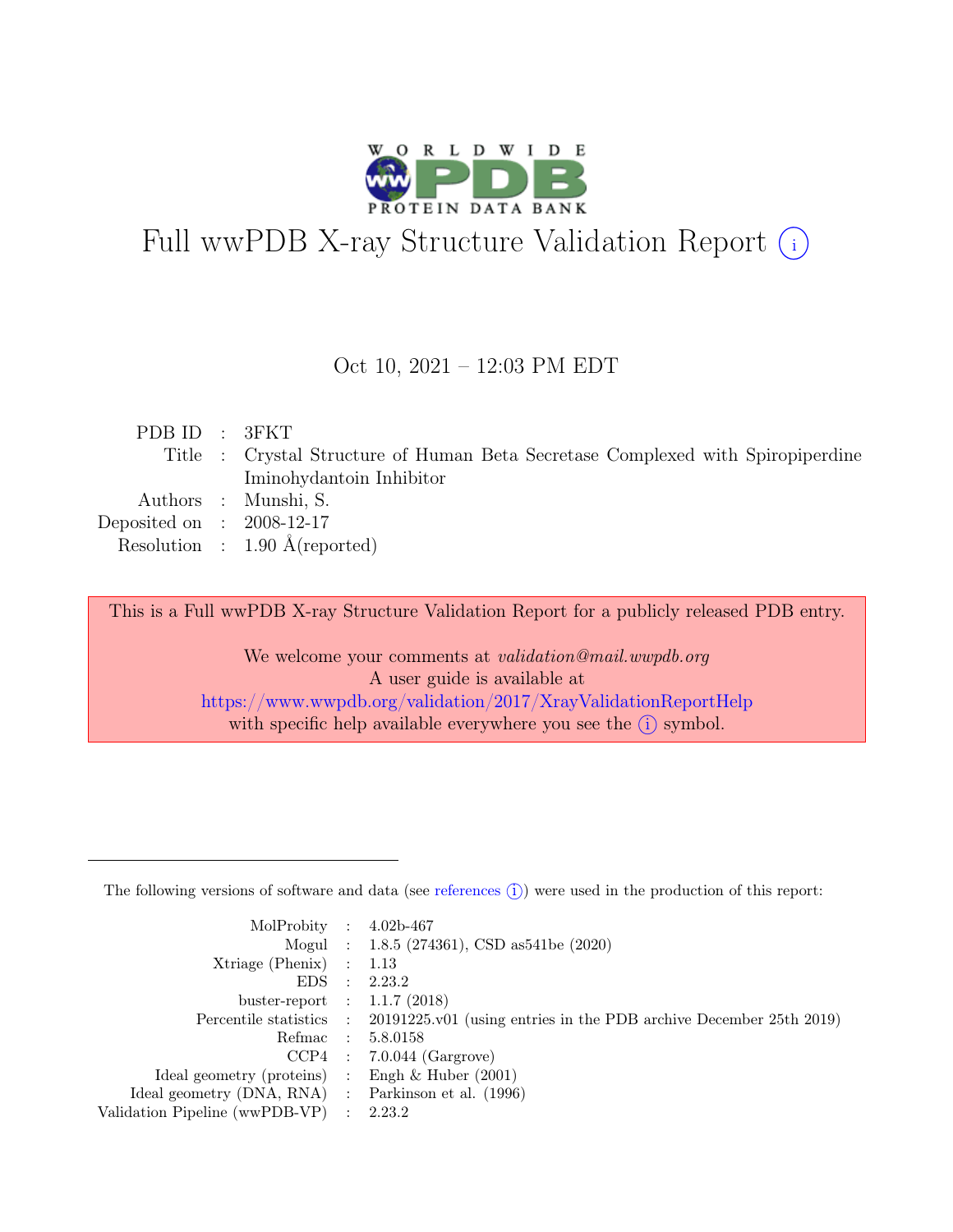# 1 Overall quality at a glance  $(i)$

The following experimental techniques were used to determine the structure: X-RAY DIFFRACTION

The reported resolution of this entry is 1.90 Å.

Percentile scores (ranging between 0-100) for global validation metrics of the entry are shown in the following graphic. The table shows the number of entries on which the scores are based.



| Metric                | Whole archive        | Similar resolution                                           |
|-----------------------|----------------------|--------------------------------------------------------------|
|                       | $(\#\text{Entries})$ | $(\# \text{Entries}, \text{ resolution } \text{range}(\AA))$ |
| $\mathrm{R}_{free}$   | 130704               | $6207(1.90-1.90)$                                            |
| Clashscore            | 141614               | 6847 (1.90-1.90)                                             |
| Ramachandran outliers | 138981               | 6760 (1.90-1.90)                                             |
| Sidechain outliers    | 138945               | 6760 (1.90-1.90)                                             |
| RSRZ outliers         | 127900               | $6082(1.90-1.90)$                                            |

The table below summarises the geometric issues observed across the polymeric chains and their fit to the electron density. The red, orange, yellow and green segments of the lower bar indicate the fraction of residues that contain outliers for  $\geq$ =3, 2, 1 and 0 types of geometric quality criteria respectively. A grey segment represents the fraction of residues that are not modelled. The numeric value for each fraction is indicated below the corresponding segment, with a dot representing fractions <=5% The upper red bar (where present) indicates the fraction of residues that have poor fit to the electron density. The numeric value is given above the bar.

| Mol | $\alpha$ hain | Length     | Quality of chain |    |    |
|-----|---------------|------------|------------------|----|----|
|     |               |            | 5%               |    |    |
|     | . .           | 10F<br>4U5 | 82%              | 8% | 9% |

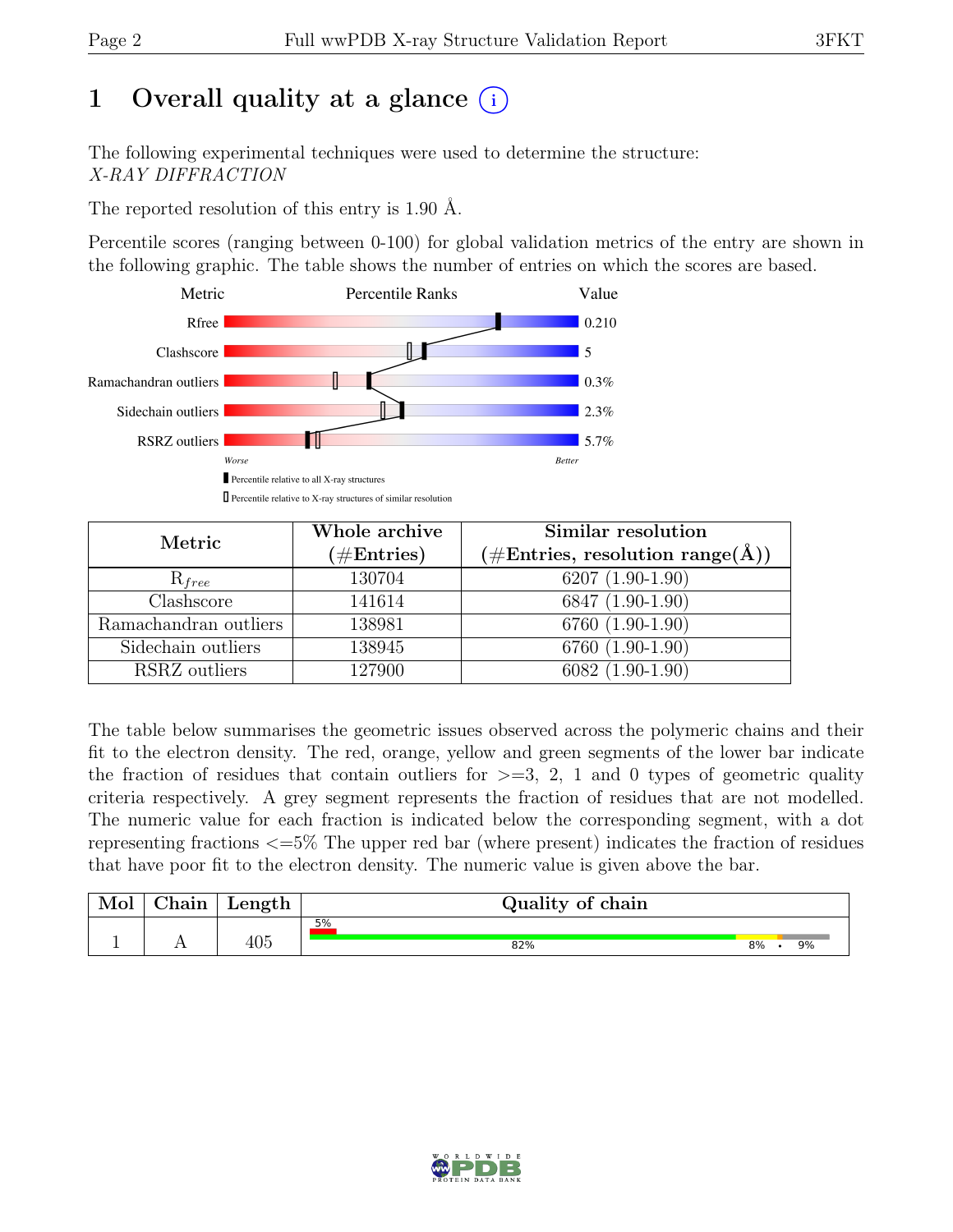# 2 Entry composition (i)

There are 3 unique types of molecules in this entry. The entry contains 3273 atoms, of which 0 are hydrogens and 0 are deuteriums.

In the tables below, the ZeroOcc column contains the number of atoms modelled with zero occupancy, the AltConf column contains the number of residues with at least one atom in alternate conformation and the Trace column contains the number of residues modelled with at most 2 atoms.

• Molecule 1 is a protein called Beta-secretase 1.

| Mol | Chain   Residues |               |      | $\rm{Atoms}$ |     |    | ZeroOcc | $\vert$ AltConf $\vert$ Trace |  |
|-----|------------------|---------------|------|--------------|-----|----|---------|-------------------------------|--|
|     | 368              | Total<br>2895 | 1853 | 482          | 546 | 14 |         |                               |  |

There are 3 discrepancies between the modelled and reference sequences:

| Chain |    | Residue   Modelled   Actual |                                   | Comment                          | Reference      |
|-------|----|-----------------------------|-----------------------------------|----------------------------------|----------------|
|       |    | MET                         | <b>Contract Contract Contract</b> | initiating methionine            | $ $ UNP P56817 |
|       | 95 | ALA                         | LYS                               | engineered mutation   UNP P56817 |                |
|       |    |                             | GLU                               | engineered mutation              | UNP P56817     |

• Molecule 2 is N-(4-{[4-(cyclohexylamino)-1-(3-fluorophenyl)-2-oxo-1,3,8-triazaspiro[4.5]dec-3-en-8-yl]methyl}phenyl)acetamide (three-letter code: SII) (formula:  $C_{28}H_{34}FN_5O_2$ ).



| Mol | Chain   Residues | Atoms          |    |  |          | ZeroOcc   AltConf |  |  |
|-----|------------------|----------------|----|--|----------|-------------------|--|--|
|     |                  | $\text{Total}$ |    |  | ('F'N () |                   |  |  |
|     |                  |                | 28 |  |          |                   |  |  |

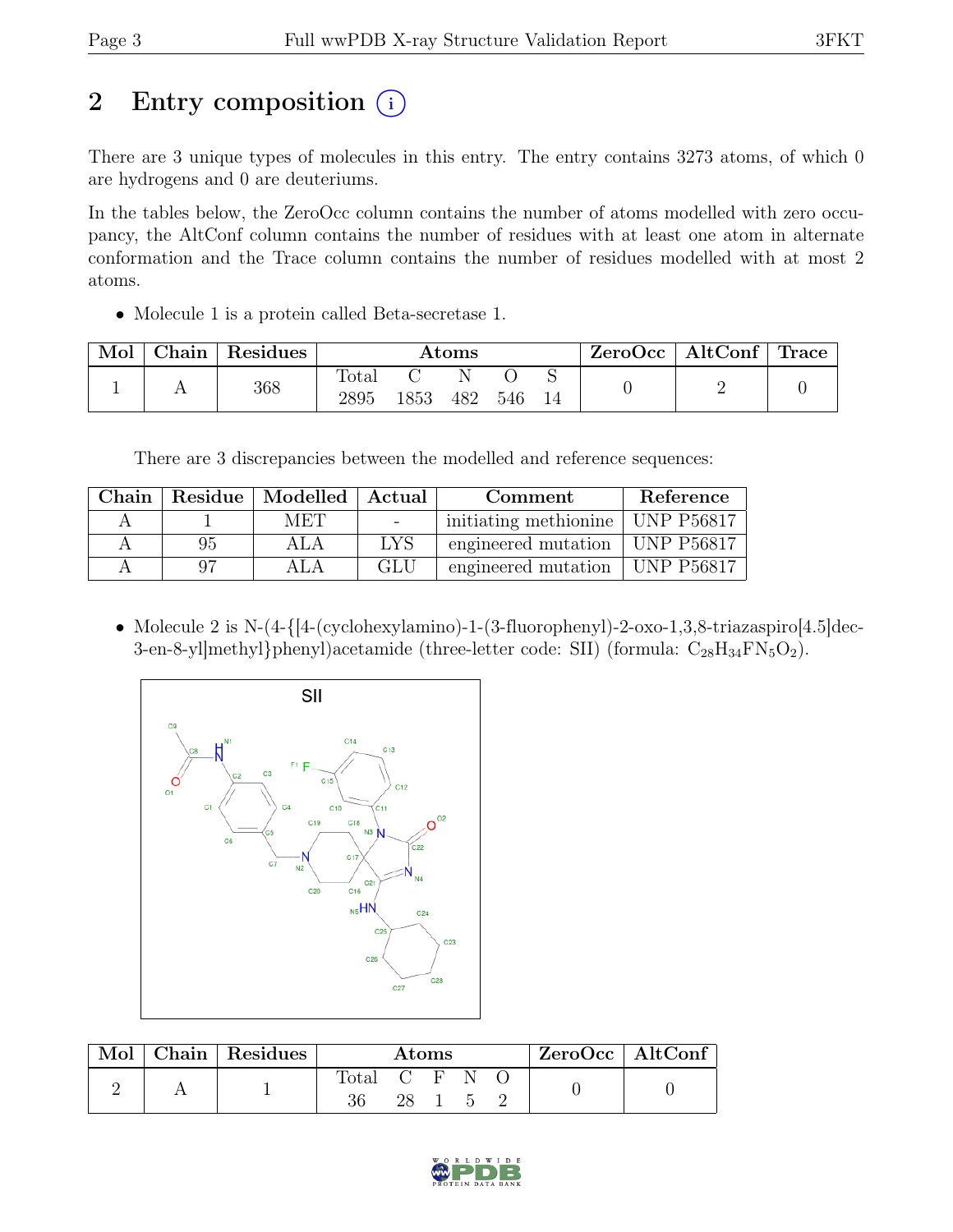$\bullet\,$  Molecule 3 is water.

|  | Mol   Chain   Residues | Atoms                        | $ZeroOcc \   \ AltConf$ |  |
|--|------------------------|------------------------------|-------------------------|--|
|  | 342                    | $\text{Total}$<br>342<br>342 |                         |  |

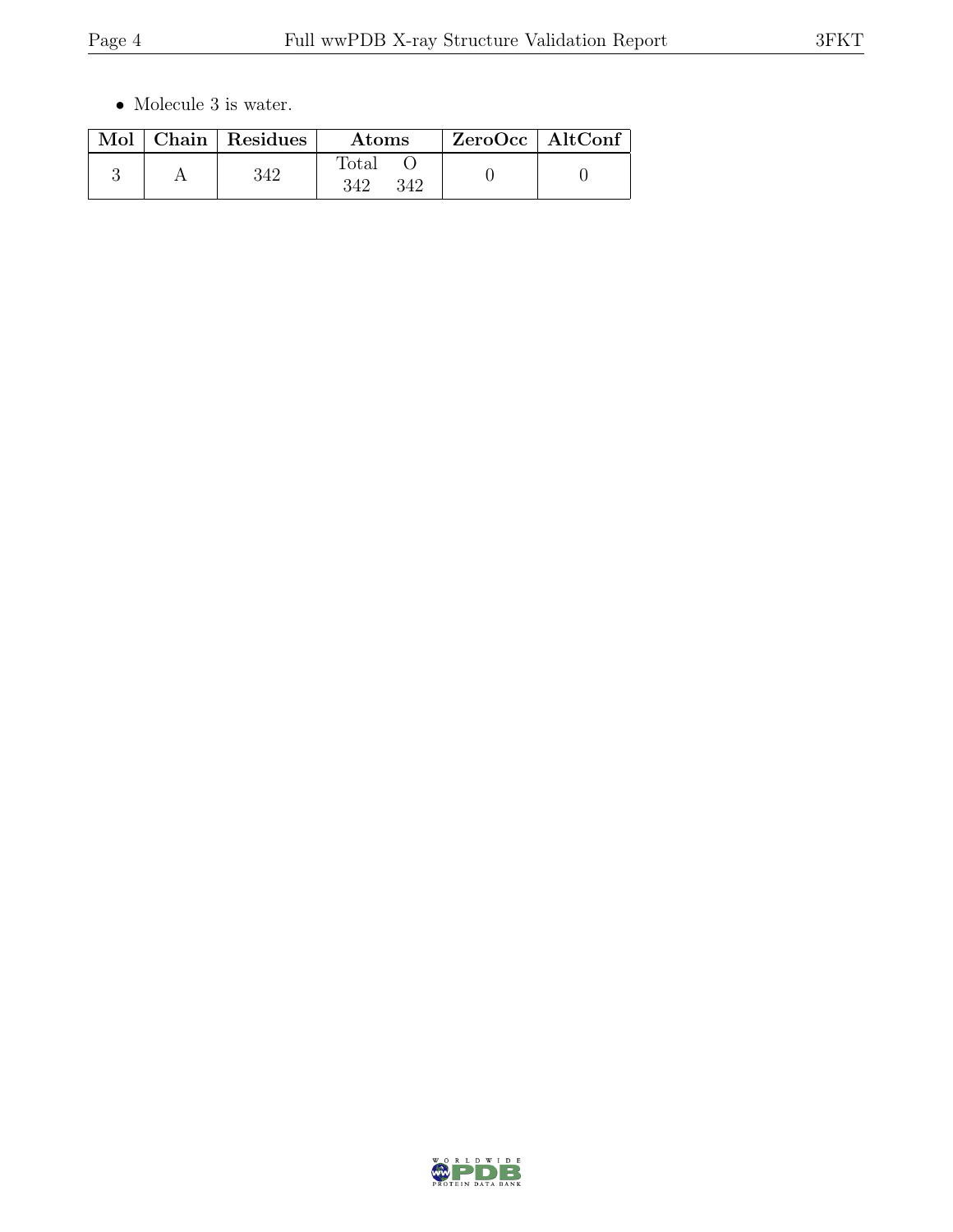# 3 Residue-property plots  $(i)$

These plots are drawn for all protein, RNA, DNA and oligosaccharide chains in the entry. The first graphic for a chain summarises the proportions of the various outlier classes displayed in the second graphic. The second graphic shows the sequence view annotated by issues in geometry and electron density. Residues are color-coded according to the number of geometric quality criteria for which they contain at least one outlier:  $green = 0$ , yellow  $= 1$ , orange  $= 2$  and red  $= 3$  or more. A red dot above a residue indicates a poor fit to the electron density (RSRZ > 2). Stretches of 2 or more consecutive residues without any outlier are shown as a green connector. Residues present in the sample, but not in the model, are shown in grey.



• Molecule 1: Beta-secretase 1

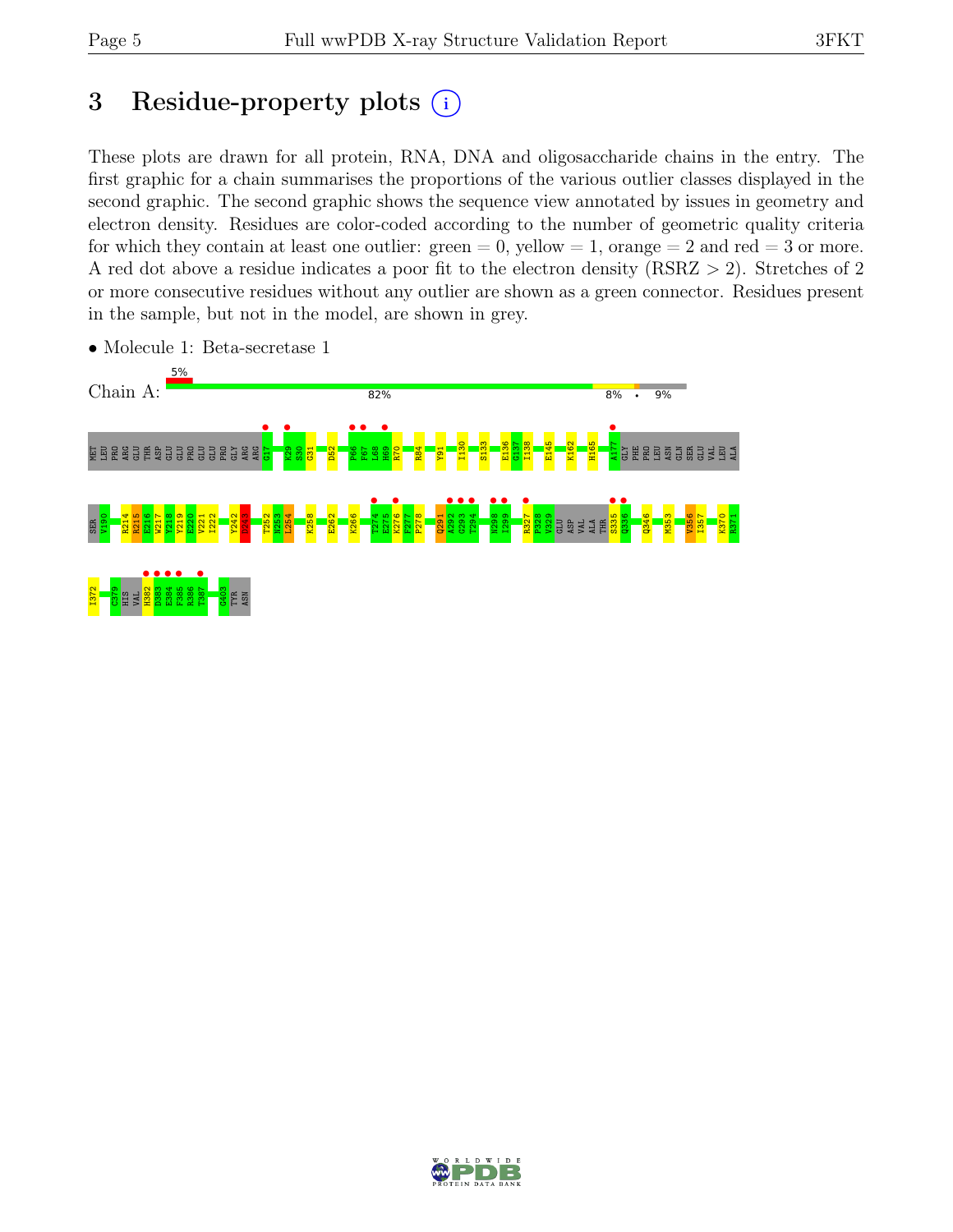# 4 Data and refinement statistics  $(i)$

| Property                                                         | Value                                           | <b>Source</b> |
|------------------------------------------------------------------|-------------------------------------------------|---------------|
| Space group                                                      | C2221                                           | Depositor     |
| Cell constants                                                   | 103.74Å<br>128.04Å<br>76.77Å                    |               |
| a, b, c, $\alpha$ , $\beta$ , $\gamma$                           | $90.00^\circ$<br>$90.00^\circ$<br>$90.00^\circ$ | Depositor     |
| Resolution $(A)$                                                 | 42.99<br>$-1.90$                                | Depositor     |
|                                                                  | 42.98<br>$-1.90$                                | <b>EDS</b>    |
| % Data completeness                                              | 99.8 (42.99-1.90)                               | Depositor     |
| (in resolution range)                                            | 99.8 (42.98-1.90)                               | <b>EDS</b>    |
| $R_{merge}$                                                      | (Not available)                                 | Depositor     |
| $\mathrm{R}_{sym}$                                               | 0.07                                            | Depositor     |
| $\langle I/\sigma(I) \rangle^{-1}$                               | 1.64 (at $1.89\text{\AA})$                      | Xtriage       |
| Refinement program                                               | REFMAC 5.2.0019                                 | Depositor     |
|                                                                  | 0.182<br>0.217<br>$\overline{a}$                | Depositor     |
| $R, R_{free}$                                                    | $0.178$ ,<br>0.210                              | DCC           |
| $R_{free}$ test set                                              | $2034$ reflections $(5.01\%)$                   | wwPDB-VP      |
| Wilson B-factor $(A^2)$                                          | 29.7                                            | Xtriage       |
| Anisotropy                                                       | 0.563                                           | Xtriage       |
| Bulk solvent $k_{sol}(\text{e}/\text{A}^3), B_{sol}(\text{A}^2)$ | $0.38$ , 54.0                                   | <b>EDS</b>    |
| L-test for twinning <sup>2</sup>                                 | $< L >$ = 0.49, $< L^2 >$ = 0.32                | Xtriage       |
| Estimated twinning fraction                                      | $\overline{\text{No}}$ twinning to report.      | Xtriage       |
| $F_o, F_c$ correlation                                           | 0.96                                            | <b>EDS</b>    |
| Total number of atoms                                            | 3273                                            | wwPDB-VP      |
| Average B, all atoms $(A^2)$                                     | 32.0                                            | wwPDB-VP      |

Xtriage's analysis on translational NCS is as follows: The largest off-origin peak in the Patterson function is 5.16% of the height of the origin peak. No significant pseudotranslation is detected.

<sup>&</sup>lt;sup>2</sup>Theoretical values of  $\langle |L| \rangle$ ,  $\langle L^2 \rangle$  for acentric reflections are 0.5, 0.333 respectively for untwinned datasets, and 0.375, 0.2 for perfectly twinned datasets.



<span id="page-5-1"></span><span id="page-5-0"></span><sup>1</sup> Intensities estimated from amplitudes.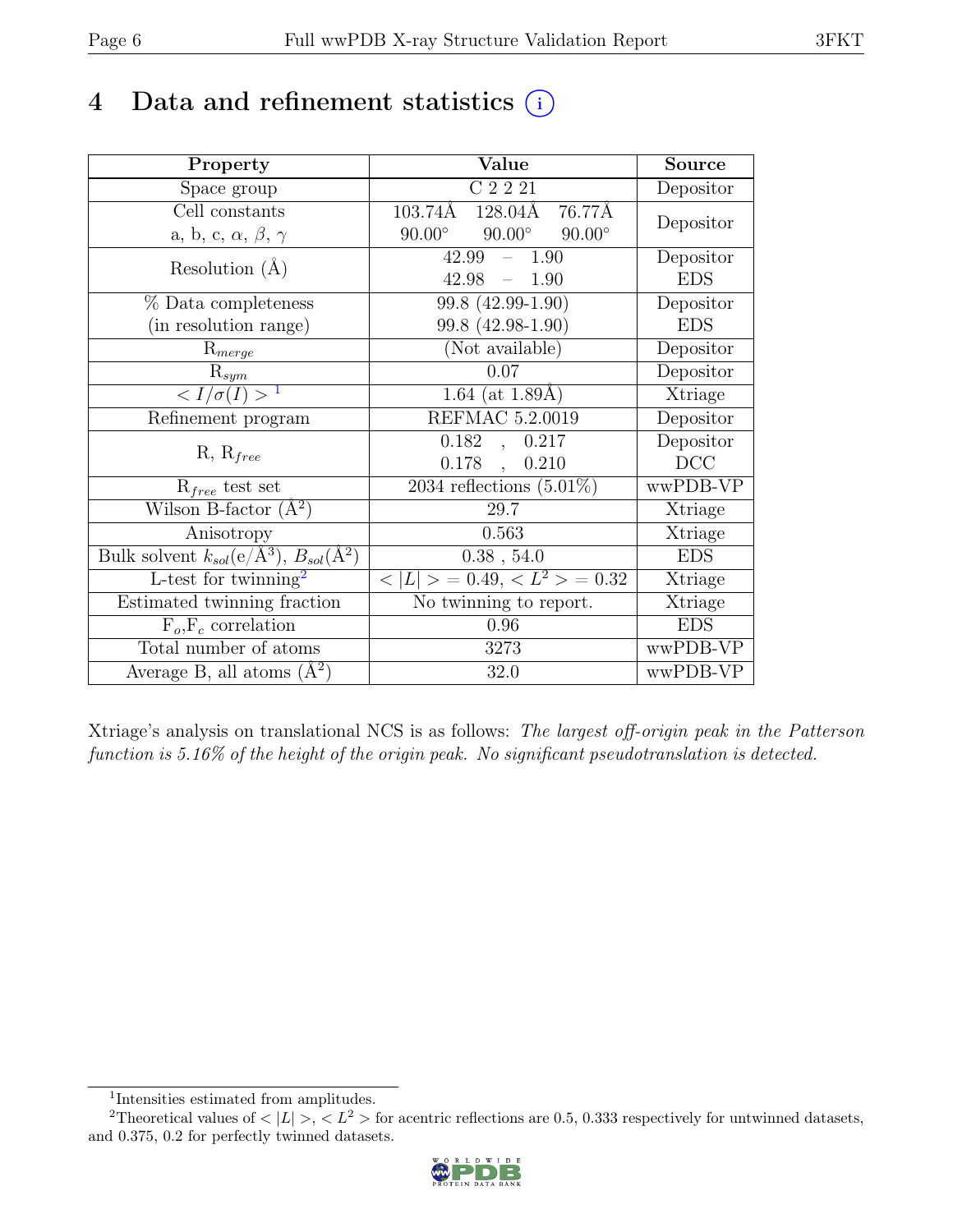# 5 Model quality  $(i)$

# 5.1 Standard geometry  $(i)$

Bond lengths and bond angles in the following residue types are not validated in this section: SII

The Z score for a bond length (or angle) is the number of standard deviations the observed value is removed from the expected value. A bond length (or angle) with  $|Z| > 5$  is considered an outlier worth inspection. RMSZ is the root-mean-square of all Z scores of the bond lengths (or angles).

| Mol Chain |      | Bond lengths             | Bond angles |                    |  |
|-----------|------|--------------------------|-------------|--------------------|--|
|           |      | RMSZ $ #Z  > 5$ RMSZ $ $ |             | $\# Z  > 5$        |  |
|           | 0.65 | 0/2966                   | 0.68        | $1/4028$ $(0.0\%)$ |  |

Chiral center outliers are detected by calculating the chiral volume of a chiral center and verifying if the center is modelled as a planar moiety or with the opposite hand.A planarity outlier is detected by checking planarity of atoms in a peptide group, atoms in a mainchain group or atoms of a sidechain that are expected to be planar.

|  | $\lceil\,\mathrm{Mol}\,\rceil$ Chain $\mid$ #Chirality outliers $\mid$ #Planarity outliers $\mid$ |
|--|---------------------------------------------------------------------------------------------------|
|  |                                                                                                   |

There are no bond length outliers.

All (1) bond angle outliers are listed below:

|  |  |                            | $\vert$ Mol   Chain   Res   Type   Atoms   Z   Observed $(^\circ)$   Ideal $(^\circ)$ |           |
|--|--|----------------------------|---------------------------------------------------------------------------------------|-----------|
|  |  | 243   ASP   N-CA-C   -7.68 | 90.26                                                                                 | $-111.00$ |

There are no chirality outliers.

All (2) planarity outliers are listed below:

| $\sqrt{\text{Mol}}$   Chain   Res   Type $\sqrt{\ }$ |     | Group                  |
|------------------------------------------------------|-----|------------------------|
|                                                      | 242 | TYR Peptide, Mainchain |

## 5.2 Too-close contacts  $(i)$

In the following table, the Non-H and H(model) columns list the number of non-hydrogen atoms and hydrogen atoms in the chain respectively. The H(added) column lists the number of hydrogen atoms added and optimized by MolProbity. The Clashes column lists the number of clashes within the asymmetric unit, whereas Symm-Clashes lists symmetry-related clashes.

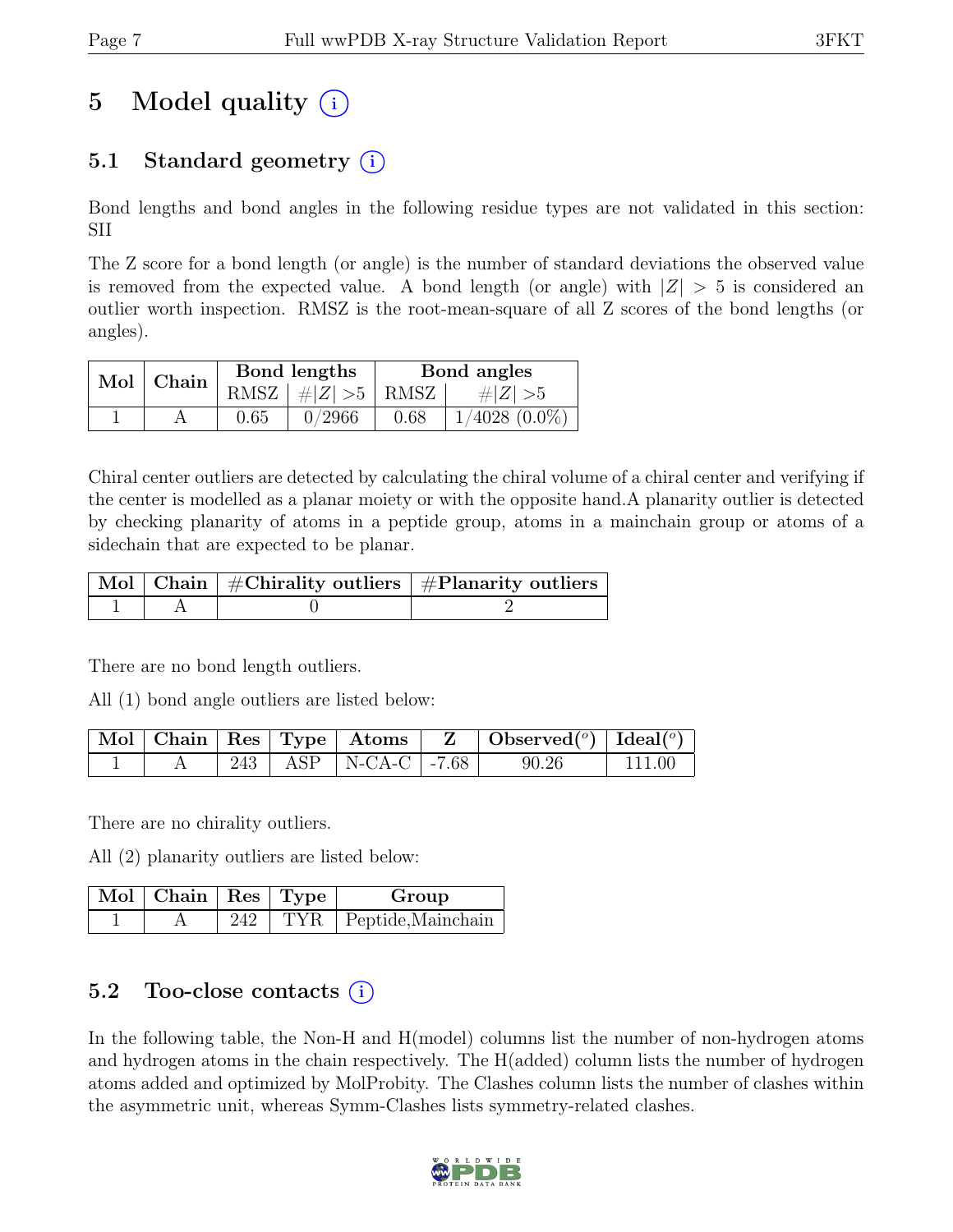| Mol |      |      | Chain   Non-H   $H(model)$   $H(added)$   Clashes   Symm-Clashes |
|-----|------|------|------------------------------------------------------------------|
|     | 2895 | 2809 |                                                                  |
|     |      |      |                                                                  |
|     | 342  |      |                                                                  |
|     | 3273 | 2843 |                                                                  |

The all-atom clashscore is defined as the number of clashes found per 1000 atoms (including hydrogen atoms). The all-atom clashscore for this structure is 5.

All (29) close contacts within the same asymmetric unit are listed below, sorted by their clash magnitude.

| Atom-1              | Atom-2              | Interatomic    | Clash         |  |
|---------------------|---------------------|----------------|---------------|--|
|                     |                     | distance $(A)$ | overlap $(A)$ |  |
| 1:A:262:GLU:O       | 1:A:266:LYS:HG2     | 1.71           | 0.89          |  |
| 1:A:145:GLU:OE2     | 1:A:215:ARG:NH1     | 2.12           | 0.82          |  |
| 1:A:162:LYS:HE3     | 3:A:465:HOH:O       | 1.79           | 0.82          |  |
| 1:A:278:PRO:HB3     | 3:A:719:HOH:O       | 1.84           | 0.77          |  |
| 1:A:382:HIS:HB3     | 3:A:640:HOH:O       | 1.87           | 0.72          |  |
| 1: A:258:LYS:HD2    | 1:A:346:GLN:HE22    | 1.56           | 0.69          |  |
| 1:A:291:GLN:HE21    | 1: A:291: GLN: H    | 1.42           | 0.65          |  |
| 1:A:258:LYS:HE3     | 1:A:262:GLU:OE2     | 2.00           | 0.61          |  |
| 1:A:52:ASP:OD1      | 1:A:138:ILE:HD11    | 2.01           | 0.61          |  |
| 1: A:370: LYS: HD2  | 3:A:667:HOH:O       | 2.05           | 0.56          |  |
| 1:A:70:ARG:NH2      | 3:A:720:HOH:O       | 2.41           | 0.52          |  |
| 1: A:258: LYS: HD2  | 1:A:346:GLN:NE2     | 2.25           | 0.51          |  |
| 1:A:214:ARG:HD2     | 1: A:222: ILE: HD11 | 1.92           | 0.50          |  |
| 1:A:254:LEU:HG      | 1:A:357:ILE:HD11    | 1.96           | 0.46          |  |
| 1:A:130:ILE:HB      | 1:A:133:SER:HB3     | 1.98           | 0.46          |  |
| 1:A:165:HIS:HB2     | 3:A:747:HOH:O       | 2.16           | 0.46          |  |
| 1:A:162:LYS:CE      | 3:A:465:HOH:O       | 2.50           | 0.45          |  |
| 1: A:31: GLY: HA2   | 1:A:327:ARG:HH22    | 1.83           | 0.44          |  |
| 1: A:221:VAL: CG2   | 1: A: 353: MET:CE   | 2.96           | 0.43          |  |
| 1:A:370:LYS:HE2     | 1:A:370:LYS:HB3     | 1.81           | 0.42          |  |
| 1:A:70:ARG:O        | 1: A: 136: GLU: HG2 | 2.19           | 0.42          |  |
| 1: A: 162: LYS: HG3 | 3:A:485:HOH:O       | 2.18           | 0.42          |  |
| 1: A:91:TYR:CD2     | 2:A:406:SII:H10     | 2.54           | 0.42          |  |
| 1: A:252:THR:O      | 1:A:356:VAL:HG13    | 2.20           | 0.42          |  |
| 1:A:219:TYR:HB3     | 1:A:372:ILE:HD11    | 2.02           | 0.42          |  |
| 1:A:276:LYS:HB2     | 3:A:658:HOH:O       | 2.19           | 0.42          |  |
| 1: A:31: GLY: HA2   | 1:A:327:ARG:NH2     | 2.34           | 0.42          |  |
| 1: A:31: GLY:CA     | 1:A:327:ARG:HH22    | 2.33           | 0.41          |  |
| 1:A:335:SER:N       | 3:A:673:HOH:O       | 2.53           | 0.41          |  |

All (3) symmetry-related close contacts are listed below. The label for Atom-2 includes the sym-

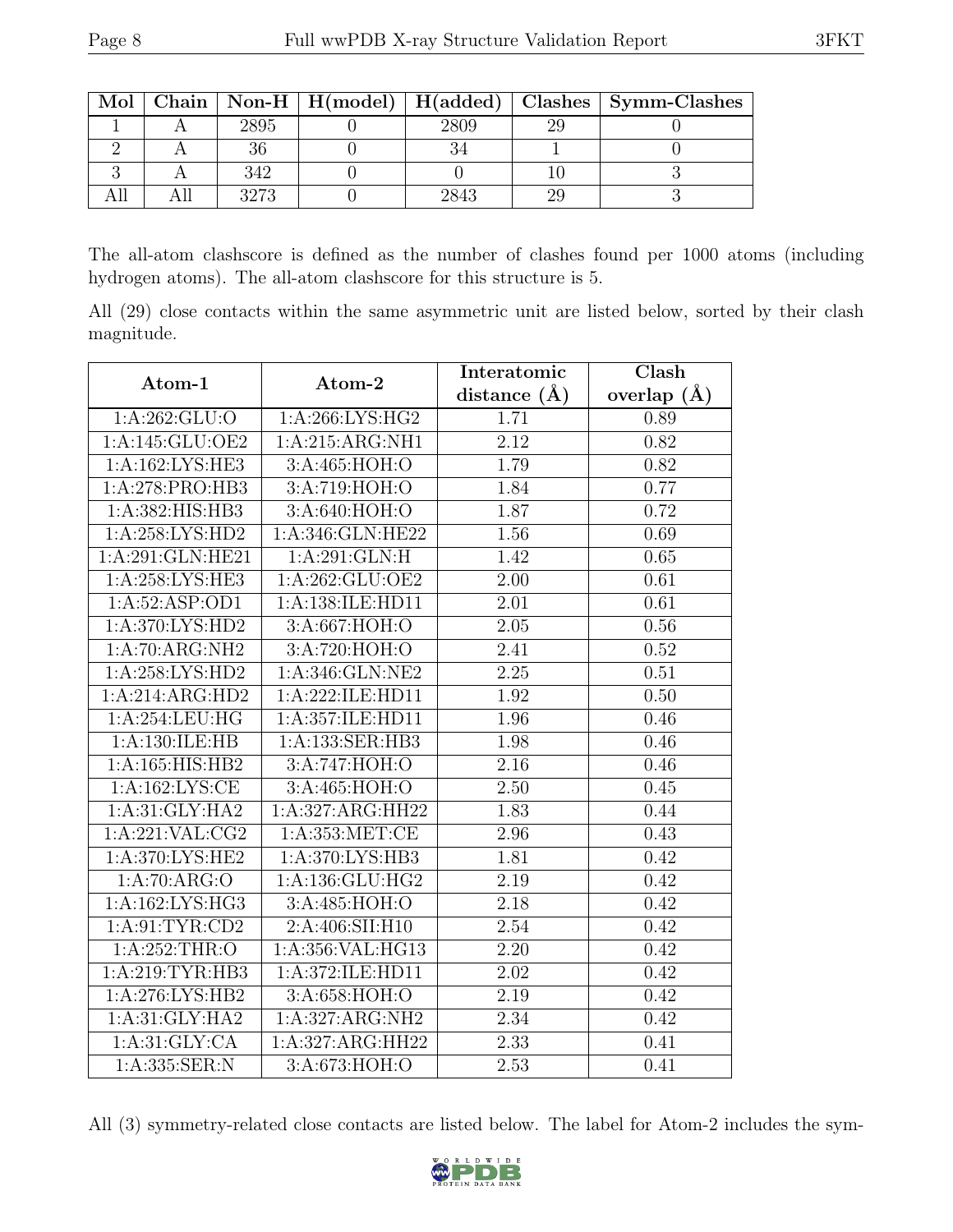| Atom-1 | Atom-2                                   | Interatomic<br>distance $(\AA)$ | Clash<br>overlap $(\AA)$ |  |
|--------|------------------------------------------|---------------------------------|--------------------------|--|
|        | $3:A:518:HOH:O$ 3:A:518:HOH:O[3 655]     | 1.43                            | 0.77                     |  |
|        | 3:A:637:HOH:O   3:A:747:HOH:O $ 3.655 $  | 1.78                            | 0.42                     |  |
|        | $3:A:716:HOH:O$   $3:A:716:HOH:O[3 555]$ | 2.13                            | ነ በ7                     |  |

metry operator and encoded unit-cell translations to be applied.

## 5.3 Torsion angles  $(i)$

### 5.3.1 Protein backbone (i)

In the following table, the Percentiles column shows the percent Ramachandran outliers of the chain as a percentile score with respect to all X-ray entries followed by that with respect to entries of similar resolution.

The Analysed column shows the number of residues for which the backbone conformation was analysed, and the total number of residues.

| Mol   Chain | Analysed Favoured   Allowed   Outliers   Percentiles |  |  |  |
|-------------|------------------------------------------------------|--|--|--|
|             | $362/405 (89\%)$ 355 (98%) 6 (2%) 1 (0%) 41 31       |  |  |  |

All (1) Ramachandran outliers are listed below:

| MoL | Chain   Res | Dе |
|-----|-------------|----|
|     |             |    |

### 5.3.2 Protein sidechains (i)

In the following table, the Percentiles column shows the percent sidechain outliers of the chain as a percentile score with respect to all X-ray entries followed by that with respect to entries of similar resolution.

The Analysed column shows the number of residues for which the sidechain conformation was analysed, and the total number of residues.

| $\vert$ Mol $\vert$ Chain $\vert$ | Analysed                      | Rotameric   Outliers   Percentiles |          |              |  |
|-----------------------------------|-------------------------------|------------------------------------|----------|--------------|--|
|                                   | $313/344$ (91\%)   306 (98\%) |                                    | $7(2\%)$ | $-52$<br>`47 |  |

All (7) residues with a non-rotameric sidechain are listed below:

| Mol | Chain   Res | 'De |
|-----|-------------|-----|
|     |             |     |

Continued on next page...

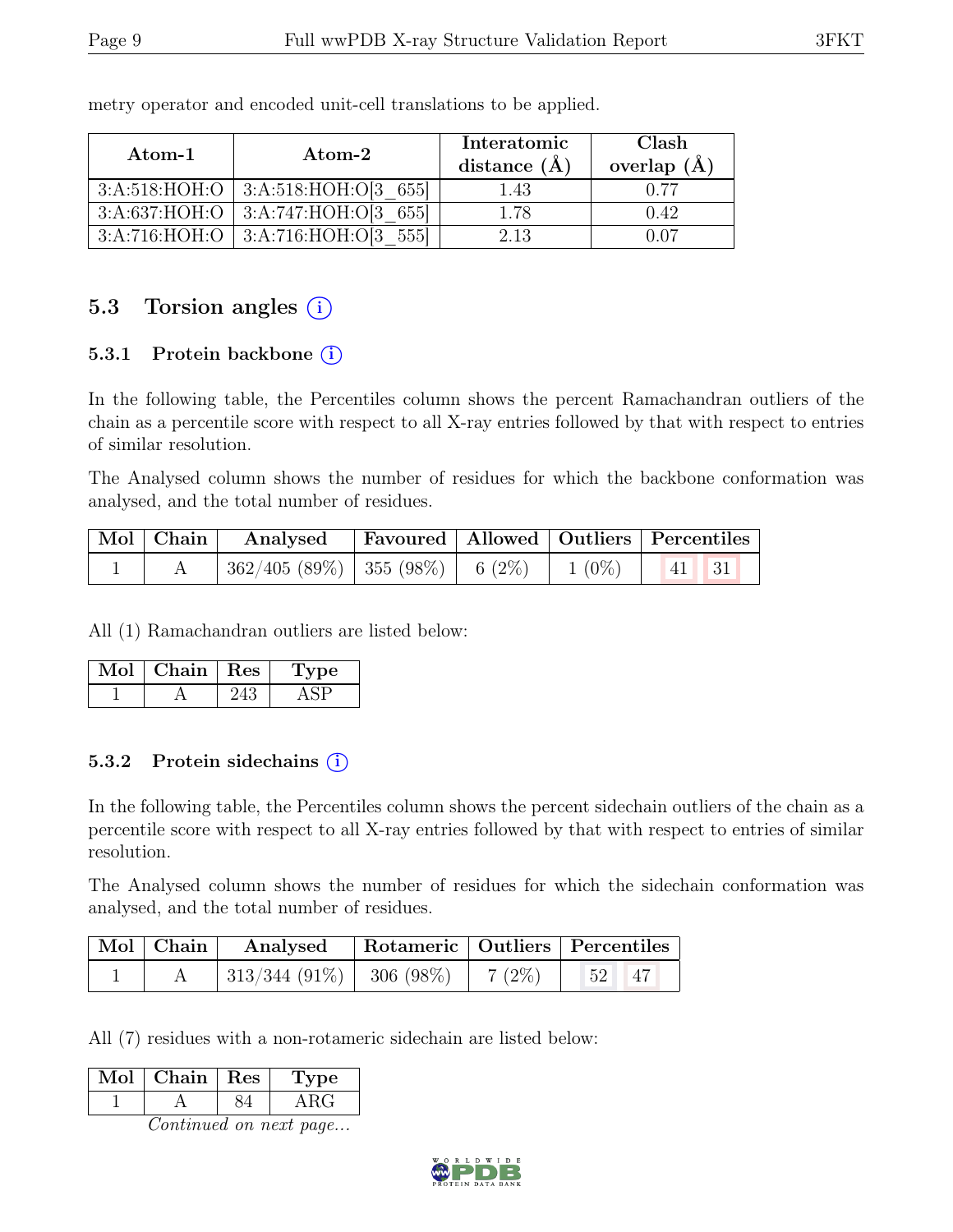Continued from previous page...

| Mol | Chain | Res | <b>Type</b>             |
|-----|-------|-----|-------------------------|
|     |       | 215 | $\overline{\text{ARG}}$ |
|     |       | 217 | TRP                     |
|     |       | 243 | ASP                     |
|     |       | 254 | LEU                     |
|     |       | 291 | <b>GLN</b>              |
|     |       | 356 | <b>VAL</b>              |

Sometimes sidechains can be flipped to improve hydrogen bonding and reduce clashes. All (6) such sidechains are listed below:

| Mol | Chain | Res | <b>Type</b>             |
|-----|-------|-----|-------------------------|
|     |       | 48  | $\overline{\text{ASN}}$ |
|     |       | 69  | <b>HIS</b>              |
|     |       | 131 | ASN                     |
|     |       | 231 | <b>GLN</b>              |
|     |       | 291 | <b>GLN</b>              |
|     |       | 346 | <b>GLN</b>              |

#### 5.3.3 RNA  $(i)$

There are no RNA molecules in this entry.

## 5.4 Non-standard residues in protein, DNA, RNA chains (i)

There are no non-standard protein/DNA/RNA residues in this entry.

## 5.5 Carbohydrates (i)

There are no monosaccharides in this entry.

## 5.6 Ligand geometry  $(i)$

1 ligand is modelled in this entry.

In the following table, the Counts columns list the number of bonds (or angles) for which Mogul statistics could be retrieved, the number of bonds (or angles) that are observed in the model and the number of bonds (or angles) that are defined in the Chemical Component Dictionary. The Link column lists molecule types, if any, to which the group is linked. The Z score for a bond length (or angle) is the number of standard deviations the observed value is removed from the expected value. A bond length (or angle) with  $|Z| > 2$  is considered an outlier worth inspection. RMSZ is the root-mean-square of all Z scores of the bond lengths (or angles).

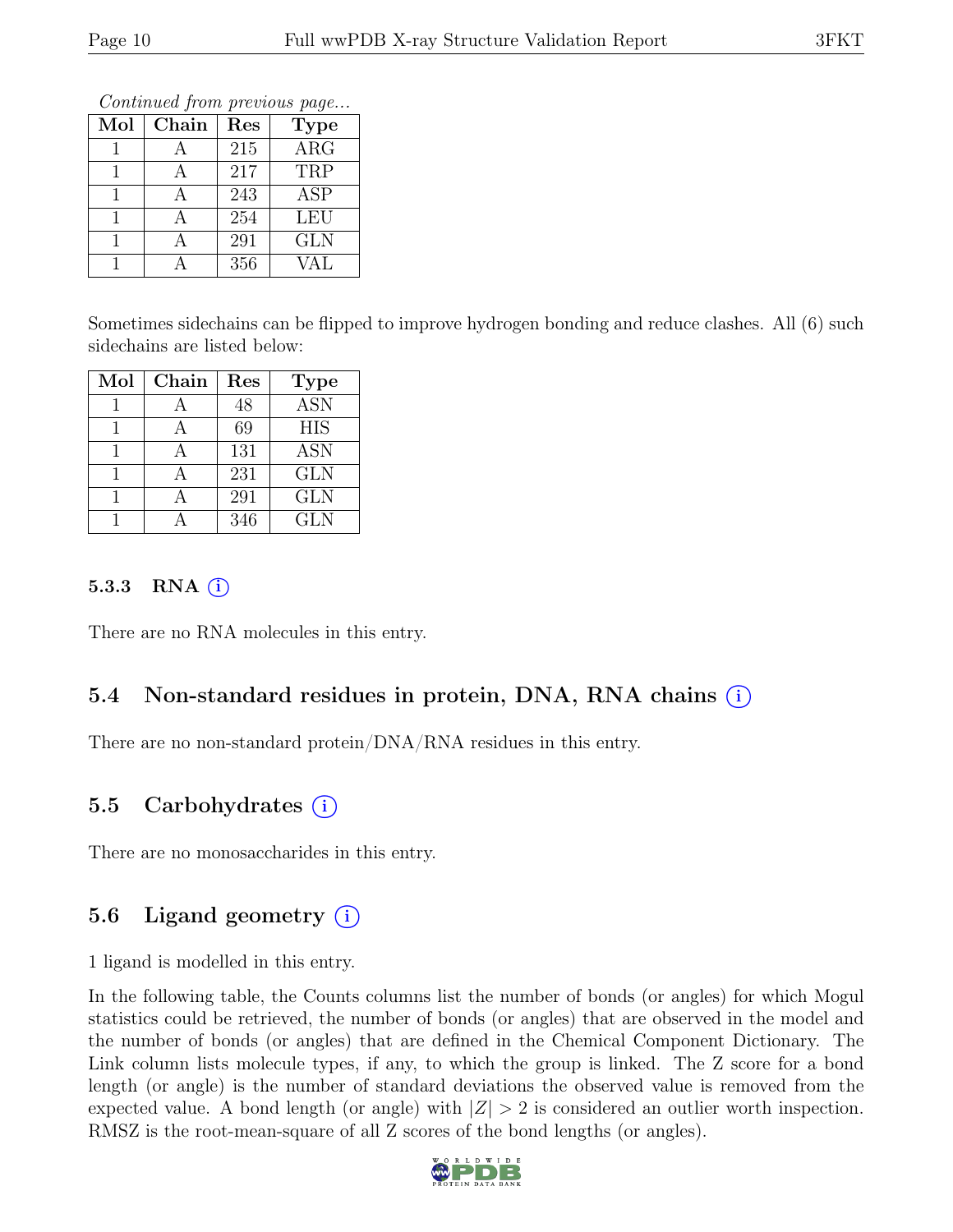| Mol | Type | $\vert$ Chain   Res |     |                          | $\mid$ Link |      | Bond lengths               |          |        | Bond angles              |  |
|-----|------|---------------------|-----|--------------------------|-------------|------|----------------------------|----------|--------|--------------------------|--|
|     |      |                     |     |                          | Counts      |      | RMSZ $ #Z  > 2$            | Counts   | ' RMSZ | #Z  > 2                  |  |
|     | SII  |                     | 406 | $\overline{\phantom{a}}$ | 36,40,40    | 1.70 | $(16\%)$<br>6 <sup>1</sup> | 45,57,57 | 2.44   | $\mid 16 \; (35\%) \mid$ |  |

In the following table, the Chirals column lists the number of chiral outliers, the number of chiral centers analysed, the number of these observed in the model and the number defined in the Chemical Component Dictionary. Similar counts are reported in the Torsion and Rings columns. '-' means no outliers of that kind were identified.

|  |     |        | Mol   Type   Chain   Res   Link   Chirals   Torsions   Rings |  |
|--|-----|--------|--------------------------------------------------------------|--|
|  | 406 | $\sim$ | $\frac{2}{16/56/56}$   0/5/5/5                               |  |

All (6) bond length outliers are listed below:

| Mol            | Chain | Res | Type       | $\rm{Atoms}$ | Z       | Observed $(A)$ | Ideal(A) |
|----------------|-------|-----|------------|--------------|---------|----------------|----------|
| $\overline{2}$ |       | 406 | <b>SII</b> | $C8-N1$      | 6.32    | 1.47           | 1.36     |
| $\overline{2}$ |       | 406 | <b>SII</b> | $C11-N3$     | $-3.97$ | 1.35           | 1.43     |
| $\overline{2}$ |       | 406 | <b>SII</b> | $C2-N1$      | $-3.25$ | 1.35           | 1.41     |
| 2              |       | 406 | <b>SII</b> | $C7-N2$      | 2.61    | 1.52           | 1.47     |
| $\overline{2}$ |       | 406 | <b>SII</b> | $C22-N4$     | $-2.06$ | 1.34           | 1.40     |
| $\mathfrak{D}$ |       | 406 | <b>SII</b> | C21-N4       | $-2.03$ | 1.30           | 1.32     |

All (16) bond angle outliers are listed below:

| Mol                         | Chain | Res | <b>Type</b> | Atoms                                             | Z       | $\text{Observed}({}^o)$ | Ideal (°) |
|-----------------------------|-------|-----|-------------|---------------------------------------------------|---------|-------------------------|-----------|
| $\overline{2}$              | A     | 406 | <b>SII</b>  | $C16-C20-N2$                                      | 8.51    | 119.63                  | 111.23    |
| $\overline{2}$              | A     | 406 | <b>SII</b>  | $C24-C25-N5$                                      | 7.03    | 125.11                  | 110.56    |
| $\overline{2}$              | A     | 406 | SII         | C <sub>19</sub> -C <sub>18</sub> -C <sub>17</sub> | 3.75    | 116.30                  | 113.06    |
| $\overline{2}$              | A     | 406 | <b>SII</b>  | $C27-C26-C25$                                     | 3.37    | 117.45                  | 111.11    |
| $\overline{2}$              | A     | 406 | <b>SII</b>  | $C3-C2-C1$                                        | 3.31    | 123.56                  | 119.03    |
| $\overline{2}$              | A     | 406 | <b>SII</b>  | $C6-C5-C4$                                        | 3.19    | 123.18                  | 118.17    |
| $\overline{2}$              | A     | 406 | <b>SII</b>  | $C26$ - $C25$ - $N5$                              | $-2.63$ | 105.13                  | 110.56    |
| $\overline{2}$              | A     | 406 | <b>SII</b>  | $C20-N2-C19$                                      | 2.56    | 114.58                  | 108.83    |
| $\overline{2}$              | A     | 406 | <b>SII</b>  | $C9-C8-N1$                                        | 2.34    | 118.42                  | 114.98    |
| $\overline{2}$              | A     | 406 | SII         | F1-C15-C10                                        | $-2.27$ | 115.01                  | 118.25    |
| $\overline{2}$              | A     | 406 | <b>SII</b>  | C <sub>23</sub> -C <sub>28</sub> -C <sub>27</sub> | 2.20    | 117.96                  | 111.18    |
| $\mathcal{D}_{\mathcal{L}}$ | A     | 406 | <b>SII</b>  | $C1-C2-N1$                                        | $-2.15$ | 113.18                  | 120.40    |
| $\overline{2}$              | A     | 406 | <b>SII</b>  | C <sub>28</sub> -C <sub>27</sub> -C <sub>26</sub> | 2.09    | 115.68                  | 111.42    |
| $\overline{2}$              | A     | 406 | <b>SII</b>  | $C4-C3-C2$                                        | $-2.09$ | 117.88                  | 120.30    |
| $\overline{2}$              | A     | 406 | SII         | $C10-C11-N3$                                      | $-2.05$ | 117.10                  | 119.62    |
| $\overline{2}$              | А     | 406 | <b>SII</b>  | $C7-C5-C6$                                        | $-2.04$ | 116.94                  | 120.77    |

There are no chirality outliers.

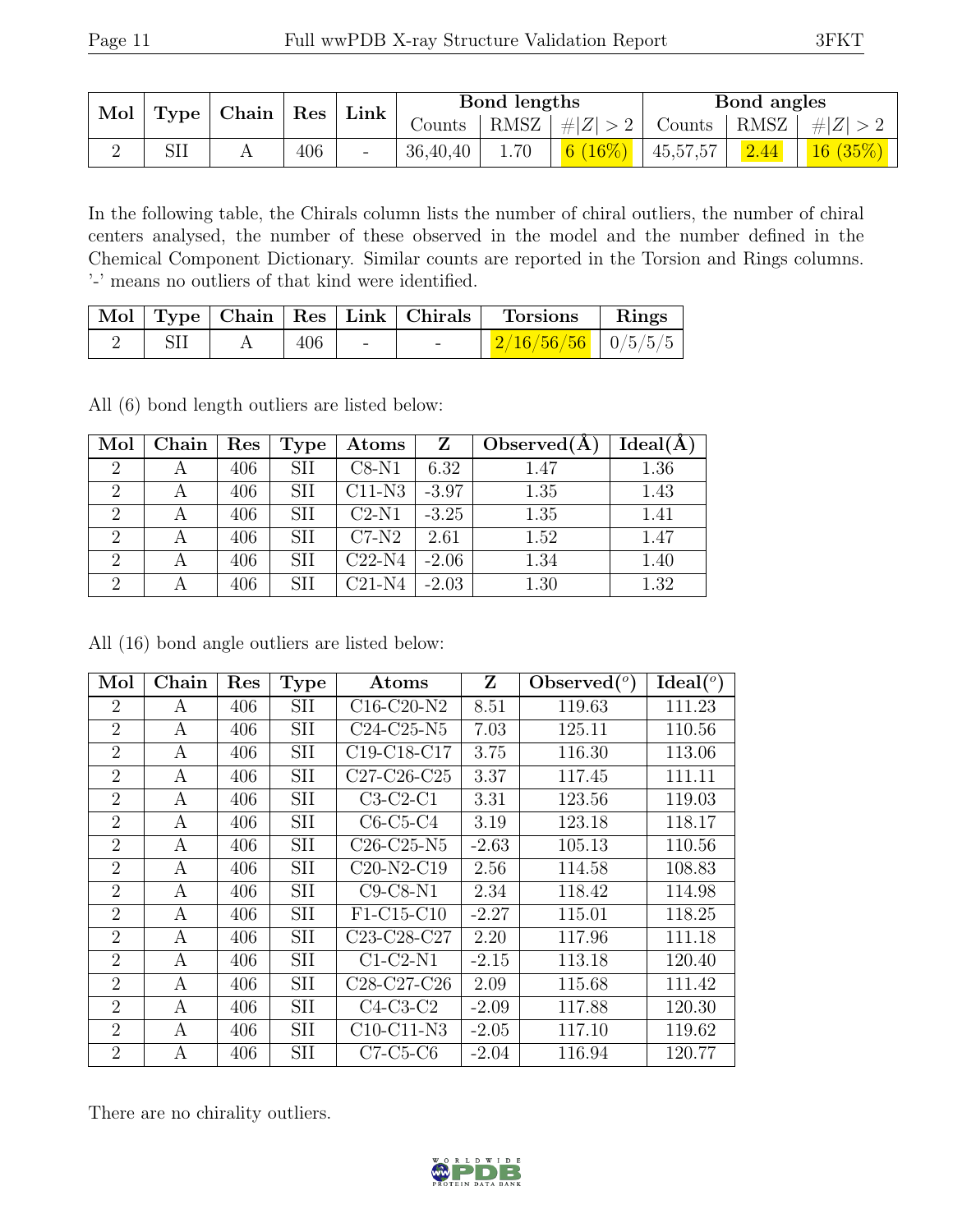| Mol | $\vert$ Chain $\vert$ Res $\vert$ Type |     |    | Atoms            |
|-----|----------------------------------------|-----|----|------------------|
|     |                                        | 406 | SП | N4-C21-N5-C25    |
|     |                                        | 406 | SH | $C24-C25-N5-C21$ |

All (2) torsion outliers are listed below:

There are no ring outliers.

1 monomer is involved in 1 short contact:

|  |      |  | Mol   Chain   Res   Type   Clashes   Symm-Clashes |
|--|------|--|---------------------------------------------------|
|  | 406. |  |                                                   |

The following is a two-dimensional graphical depiction of Mogul quality analysis of bond lengths, bond angles, torsion angles, and ring geometry for all instances of the Ligand of Interest. In addition, ligands with molecular weight > 250 and outliers as shown on the validation Tables will also be included. For torsion angles, if less then 5% of the Mogul distribution of torsion angles is within 10 degrees of the torsion angle in question, then that torsion angle is considered an outlier. Any bond that is central to one or more torsion angles identified as an outlier by Mogul will be highlighted in the graph. For rings, the root-mean-square deviation (RMSD) between the ring in question and similar rings identified by Mogul is calculated over all ring torsion angles. If the average RMSD is greater than 60 degrees and the minimal RMSD between the ring in question and any Mogul-identified rings is also greater than 60 degrees, then that ring is considered an outlier. The outliers are highlighted in purple. The color gray indicates Mogul did not find sufficient equivalents in the CSD to analyse the geometry.

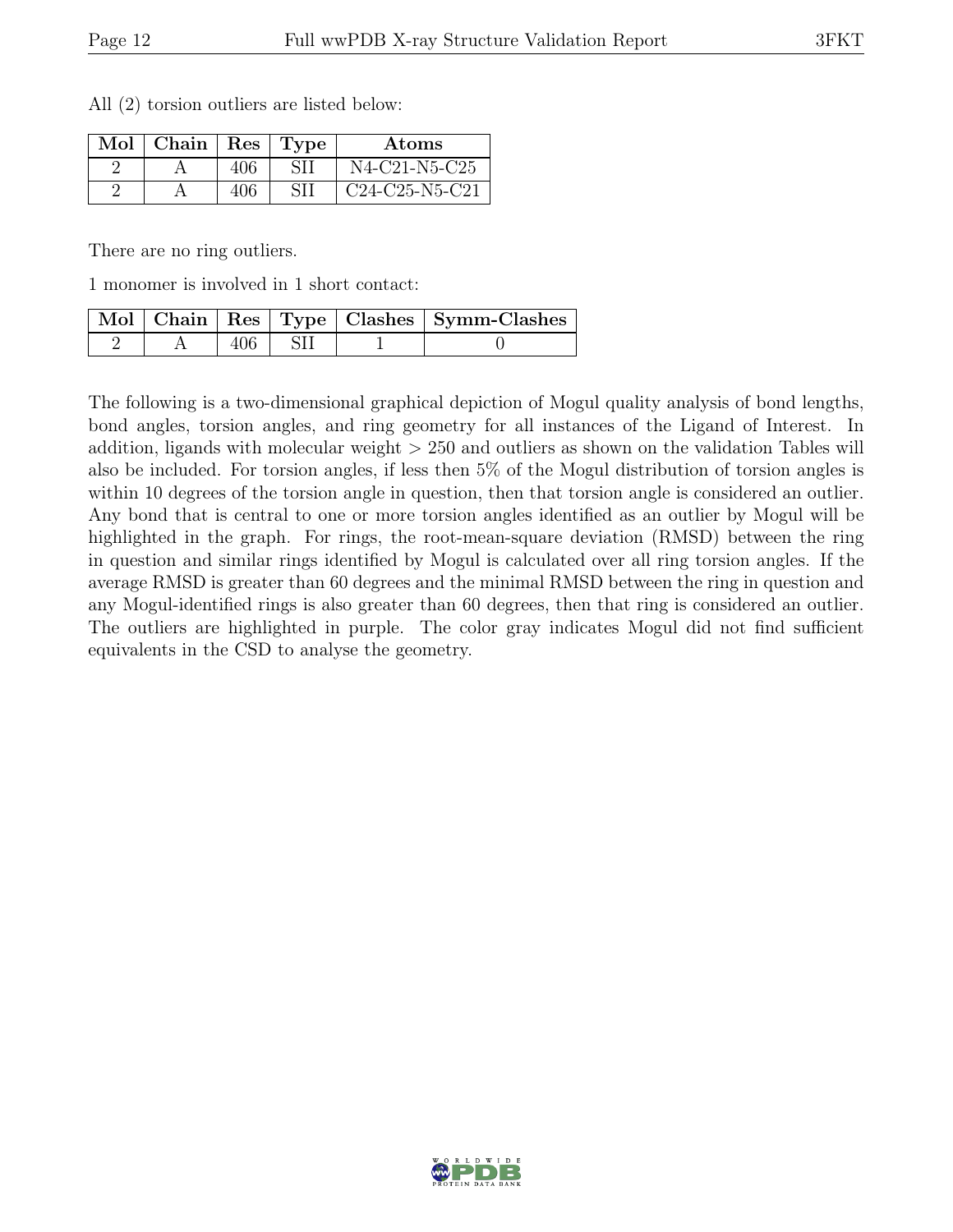

# 5.7 Other polymers (i)

There are no such residues in this entry.

## 5.8 Polymer linkage issues (i)

There are no chain breaks in this entry.

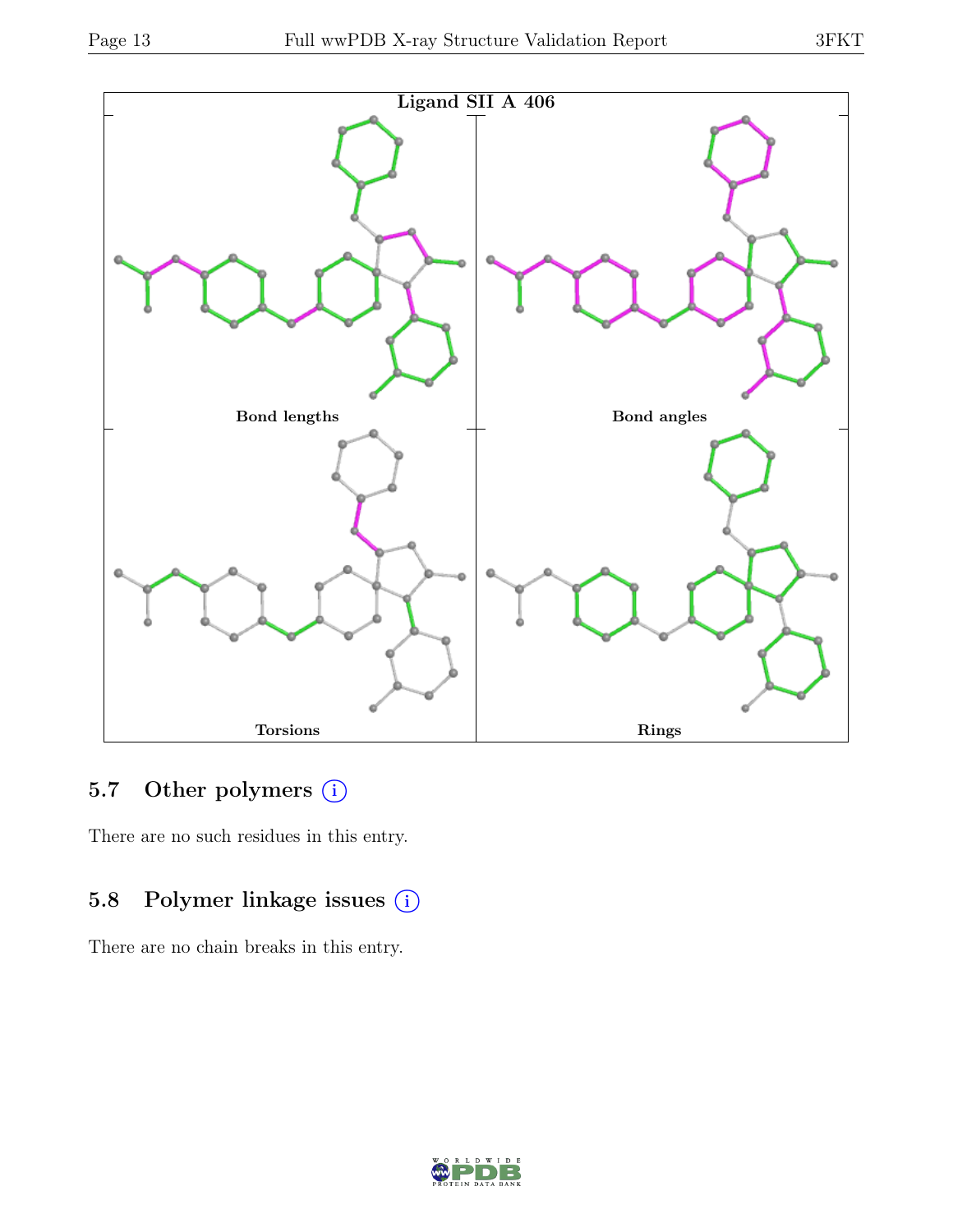# 6 Fit of model and data  $(i)$

# 6.1 Protein, DNA and RNA chains  $(i)$

In the following table, the column labelled ' $\#\text{RSRZ}>2$ ' contains the number (and percentage) of RSRZ outliers, followed by percent RSRZ outliers for the chain as percentile scores relative to all X-ray entries and entries of similar resolution. The OWAB column contains the minimum, median,  $95<sup>th</sup>$  percentile and maximum values of the occupancy-weighted average B-factor per residue. The column labelled 'Q< 0.9' lists the number of (and percentage) of residues with an average occupancy less than 0.9.

| Mol Chain | Analysed      | $^{\shortmid} < \text{RSRZ} >$ | $\#\text{RSRZ}\text{>2}$            | $\mid$ OWAB(Å <sup>2</sup> ) $\mid$ Q<0.9 |  |
|-----------|---------------|--------------------------------|-------------------------------------|-------------------------------------------|--|
|           | 368/405 (90%) | 0.16                           | 21 (5\%)   23   26   21, 28, 46, 68 |                                           |  |

All (21) RSRZ outliers are listed below:

| Mol            | Chain            | Res              | <b>Type</b>             | <b>RSRZ</b> |
|----------------|------------------|------------------|-------------------------|-------------|
| $\mathbf{1}$   | $\boldsymbol{A}$ | 385              | PHE                     | 8.6         |
| $\overline{1}$ | $\overline{A}$   | 384              | $\overline{\text{GLU}}$ | 6.1         |
| $\overline{1}$ | $\overline{A}$   | 382              | <b>HIS</b>              | 4.7         |
| $\mathbf{1}$   | $\boldsymbol{A}$ | 292              | <b>ALA</b>              | 4.3         |
| $\overline{1}$ | $\overline{A}$   | $\overline{1}77$ | $\overline{ALA}$        | 3.9         |
| $\overline{1}$ | $\overline{A}$   | 274              | <b>THR</b>              | 3.8         |
| $\mathbf{1}$   | $\overline{A}$   | 69               | <b>HIS</b>              | 3.4         |
| $\mathbf{1}$   | $\overline{A}$   | 336              | <b>GLN</b>              | 3.3         |
| $\overline{1}$ | $\overline{A}$   | 17               | $\text{GLY}$            | $\!3.2\!$   |
| $\mathbf{1}$   | $\overline{A}$   | 293              | $\overline{\text{GLY}}$ | 3.0         |
| $\mathbf{1}$   | $\overline{A}$   | 29               | <b>LYS</b>              | 3.0         |
| $\overline{1}$ | $\overline{A}$   | 67               | PHE                     | 2.9         |
| $\mathbf{1}$   | $\overline{A}$   | 298              | <b>ASN</b>              | 2.9         |
| $\overline{1}$ | $\overline{A}$   | 66               | PRO <sub></sub>         | 2.7         |
| $\overline{1}$ | $\overline{A}$   | 294              | <b>THR</b>              | 2.6         |
| $\overline{1}$ | $\overline{A}$   | 383              | <b>ASP</b>              | $2.5\,$     |
| $\overline{1}$ | $\overline{A}$   | 387              | <b>THR</b>              | $2.5\,$     |
| $\mathbf{1}$   | $\mathbf{A}$     | 335              | $\operatorname{SER}$    | 2.3         |
| $\overline{1}$ | $\mathbf{A}$     | 276              | <b>LYS</b>              | 2.1         |
| $\mathbf{1}$   | $\overline{A}$   | 327              | $\rm{ARG}$              | 2.1         |
| $\overline{1}$ | A                | 299              | ILE                     | 2.0         |

## 6.2 Non-standard residues in protein, DNA, RNA chains (i)

There are no non-standard protein/DNA/RNA residues in this entry.